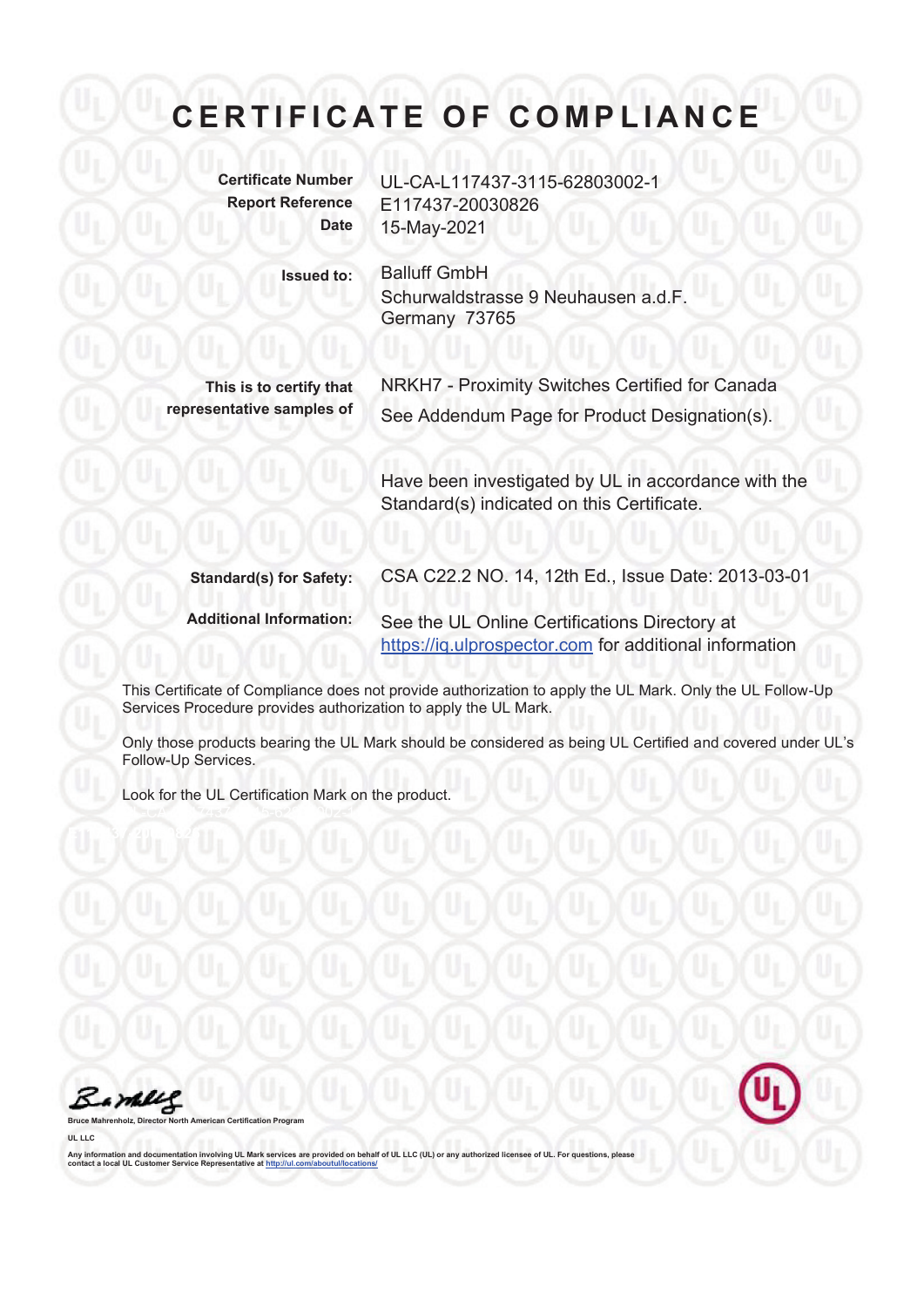**Certificate Number** UL-CA-L117437-3115-62803002-1 **Report Reference** E117437-20030826 **Date** 15-May-2021

This is to certify that representative samples of the product as specified on this certificate were tested according to the current UL requirements

| <b>Model</b>                                                                                                                                                                                                                                                                                                      | <b>Category Description</b>                            |
|-------------------------------------------------------------------------------------------------------------------------------------------------------------------------------------------------------------------------------------------------------------------------------------------------------------------|--------------------------------------------------------|
| BFB, followed by M18, followed by M, followed by three<br>numeric digits, followed by N or P, followed by additional<br>letters and/or numbers.                                                                                                                                                                   | Proximity switches                                     |
| BGL, followed by one to three numeric digits, followed by<br>B, followed by three numeric digits, followed by<br>additional letters and/or numbers.                                                                                                                                                               | Proximity switches                                     |
| BKT, followed by 21, followed by M, followed by three<br>numeric digits, followed by N, P or U, followed by<br>additional letters and/or numbers.                                                                                                                                                                 | Proximity switches                                     |
| BLE, followed by 12, 18 or 35,, followed by K, M, or E,<br>followed by two letters beginning with N or P, followed by<br>one to three alphanumeric digits, followed by additional<br>letters and /or numbers.                                                                                                     | AC/DC flanged hydraulic cylinder proximity<br>switches |
| BLS, followed by 12, 18 or 35,, followed by K, M or E,<br>followed by XX, followed by one to three alphanumeric<br>digits, followed by additional letters and/or numbers.                                                                                                                                         | AC/DC flanged hydraulic cylinder proximity<br>switches |
| BLT, followed by 21, followed by M, followed by three<br>numeric digits, followed by N, P or U, followed by<br>additional letters and/or numbers.                                                                                                                                                                 | Proximity switches                                     |
| BOD, followed by 21, 63 or 66,, followed by M, followed<br>by L, R or K, followed by A, B or I, may be followed by I,<br>followed by two numeric digits, followed by additional<br>letters and/or numbers.                                                                                                        | AC/DC flanged hydraulic cylinder proximity<br>switches |
| BOS, followed by 12, 18 or 35,, followed by K, M or E,<br>followed by two letters beginning with N or P, followed by<br>1, followed by one to three alphanumeric digits, followed<br>by additional letters and/or numbers.                                                                                        | AC/DC flanged hydraulic cylinder proximity<br>switches |
| BOS, followed by 50, followed by K,, followed by X or<br>letters PA, PO, PS, NA, NO, NS, PU, NU, PI, UU, or G,<br>may be followed by one letter, followed by L, R, P, I, W<br>or K, followed by D, H, V, F, R, K, T, E or S, followed by<br>two numeric digits, followed by additional letters and/or<br>numbers. | AC/DC flanged hydraulic cylinder proximity<br>switches |
| BOS, followed by Q08, R01, G18, 08, 12, 18, 21 or 63,,<br>followed by M or E, followed by one or two or three<br>letters beginning with G, N, P, U or X, followed by two<br>letters and two numeric digits, followed by additional<br>letters and/or numbers.                                                     | AC/DC flanged hydraulic cylinder proximity<br>switches |

Bamere

**Brogram** 

**UL LLC**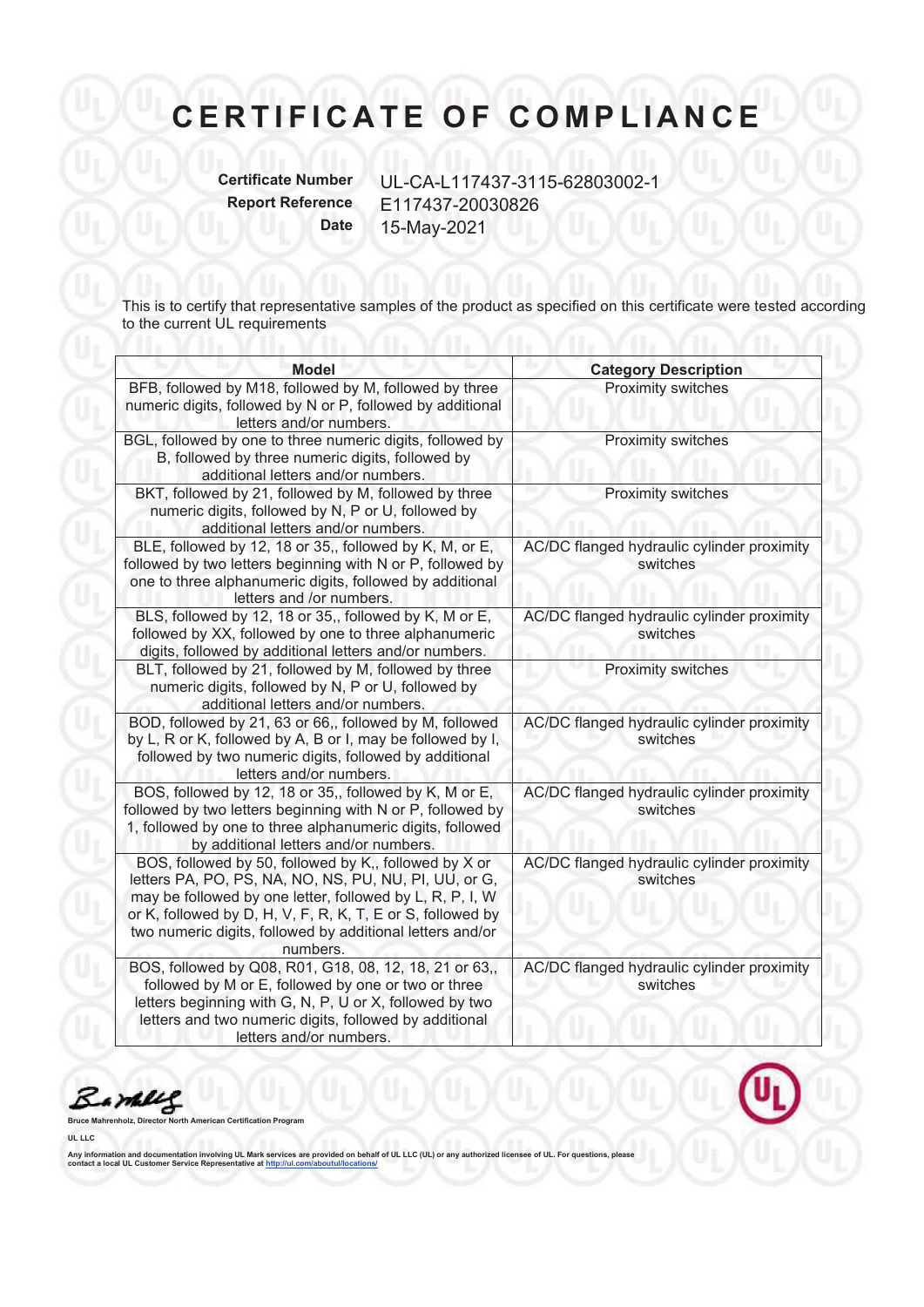**Certificate Number** UL-CA-L117437-3115-62803002-1 **Report Reference** E117437-20030826 **Date** 15-May-2021

Uı

| BWL, followed by four numeric digits, followed by one<br>letter, followed by three numeric digits, followed by<br>additional letters and/or numbers.                                                                                      | <b>Proximity switches</b> |
|-------------------------------------------------------------------------------------------------------------------------------------------------------------------------------------------------------------------------------------------|---------------------------|
| Series BOS, followed by 18, followed by M, followed by<br>R, followed by one or two or three letters beginning with<br>G, N, P, U or X, followed by two letters and two numeric<br>digits, followed by additional letters and/or numbers. | <b>Proximity Switches</b> |
| Series BOS, followed by R254 or R080,, followed by K,<br>followed by one to three letters, followed by two letters<br>and two numeric digits, followed by additional letters<br>and/or numbers.                                           | <b>Proximity Switches</b> |



**Bruce Mahrenholz, Director North American Certification Program**

**UL LLC**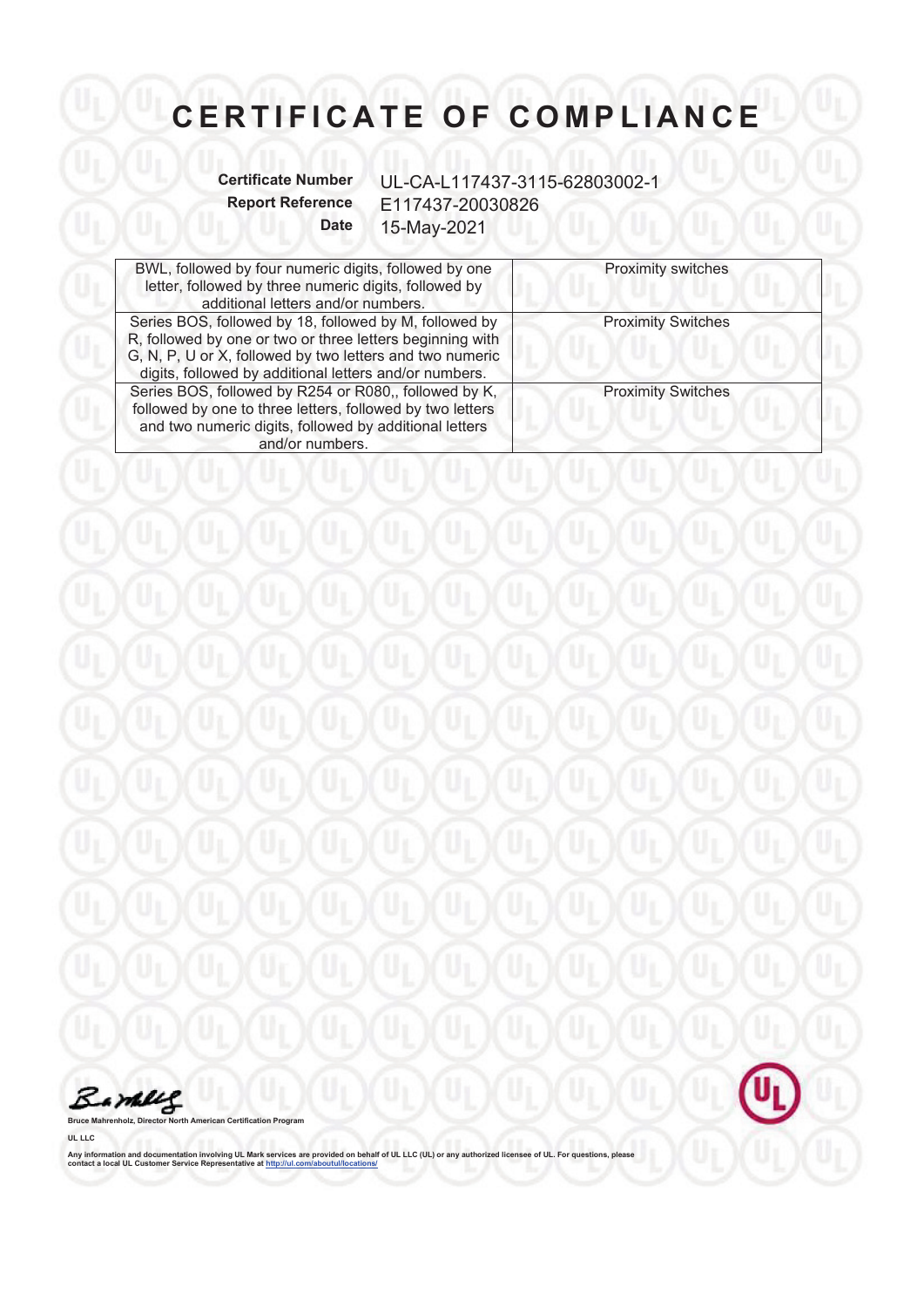**Certificate Number** UL-US-L117437-1115-62803002-1 **Report Reference** E117437-20030826 **Date** 15-May-2021

> **Issued to:** Balluff GmbH Schurwaldstrasse 9 Neuhausen a.d.F. Germany 73765

**This is to certify that representative samples of** 

NRKH - Proximity Switches See Addendum Page for Product Designation(s).

Have been investigated by UL in accordance with the Standard(s) indicated on this Certificate.

**Standard(s) for Safety:** UL 508, 18th Ed., Issue Date: 2018-03-30 **Additional Information:** See the UL Online Certifications Directory at https://iq.ulprospector.com for additional information

This Certificate of Compliance does not provide authorization to apply the UL Mark. Only the UL Follow-Up Services Procedure provides authorization to apply the UL Mark.

Only those products bearing the UL Mark should be considered as being UL Certified and covered under UL's Follow-Up Services.

Look for the UL Certification Mark on the product.



**Broard** 

**UL LLC**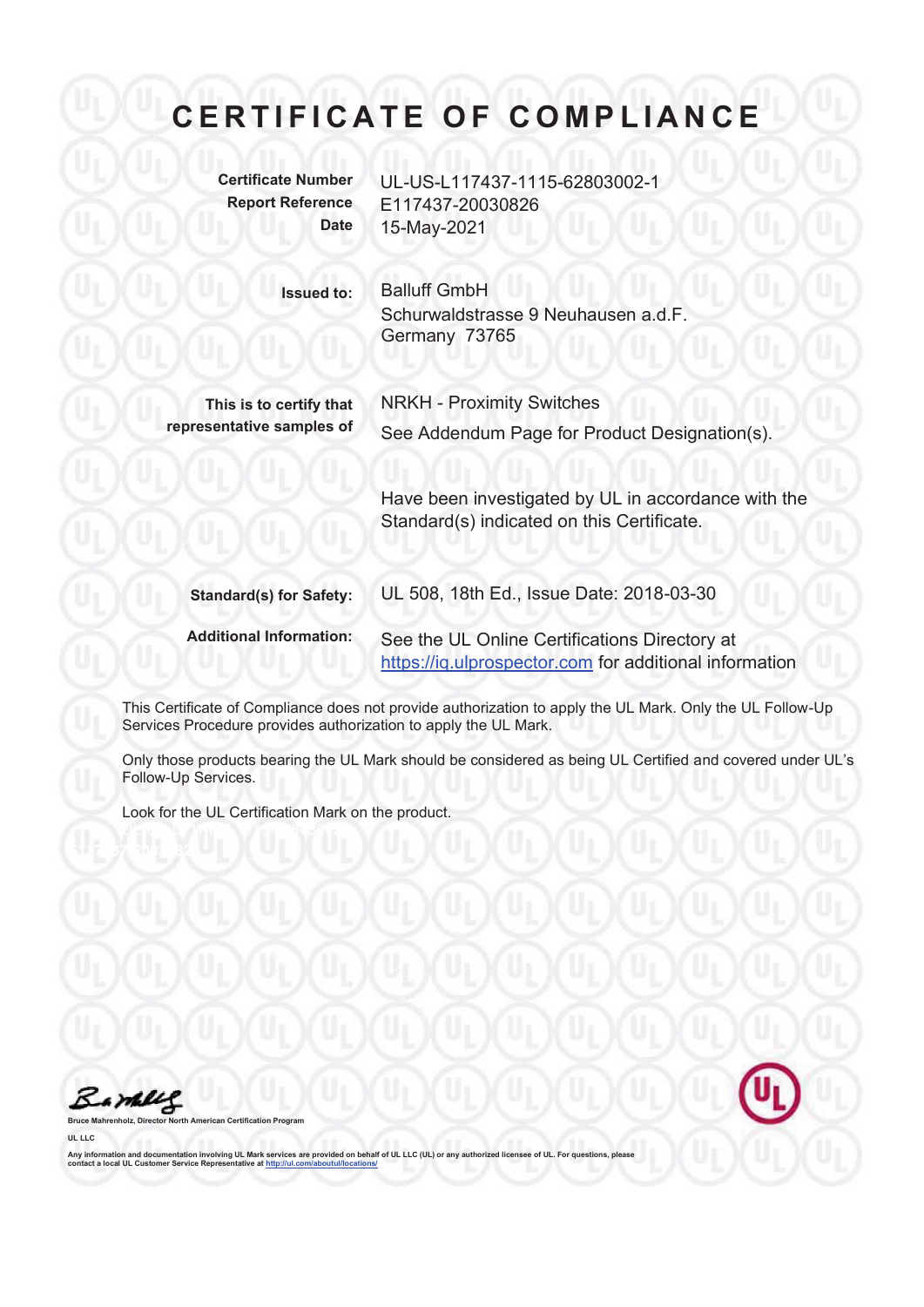**Certificate Number** UL-US-L117437-1115-62803002-1 **Report Reference** E117437-20030826 **Date** 15-May-2021

This is to certify that representative samples of the product as specified on this certificate were tested according to the current UL requirements

| <b>Model</b>                                                                                                                                                                                                                                                                                                      | <b>Category Description</b>                            |
|-------------------------------------------------------------------------------------------------------------------------------------------------------------------------------------------------------------------------------------------------------------------------------------------------------------------|--------------------------------------------------------|
| BFB, followed by M18, followed by M, followed by three<br>numeric digits, followed by N or P, followed by additional<br>letters and/or numbers.                                                                                                                                                                   | Proximity switches                                     |
| BGL, followed by one to three numeric digits, followed by<br>B, followed by three numeric digits, followed by<br>additional letters and/or numbers.                                                                                                                                                               | Proximity switches                                     |
| BKT, followed by 21, followed by M, followed by three<br>numeric digits, followed by N, P or U, followed by<br>additional letters and/or numbers.                                                                                                                                                                 | Proximity switches                                     |
| BLE, followed by 12, 18 or 35,, followed by K, M, or E,<br>followed by two letters beginning with N or P, followed by<br>one to three alphanumeric digits, followed by additional<br>letters and /or numbers.                                                                                                     | AC/DC flanged hydraulic cylinder proximity<br>switches |
| BLS, followed by 12, 18 or 35,, followed by K, M or E,<br>followed by XX, followed by one to three alphanumeric<br>digits, followed by additional letters and/or numbers.                                                                                                                                         | AC/DC flanged hydraulic cylinder proximity<br>switches |
| BLT, followed by 21, followed by M, followed by three<br>numeric digits, followed by N, P or U, followed by<br>additional letters and/or numbers.                                                                                                                                                                 | Proximity switches                                     |
| BOD, followed by 21, 63 or 66,, followed by M, followed<br>by L, R or K, followed by A, B or I, may be followed by I,<br>followed by two numeric digits, followed by additional<br>letters and/or numbers.                                                                                                        | AC/DC flanged hydraulic cylinder proximity<br>switches |
| BOS, followed by 12, 18 or 35,, followed by K, M or E,<br>followed by two letters beginning with N or P, followed by<br>1, followed by one to three alphanumeric digits, followed<br>by additional letters and/or numbers.                                                                                        | AC/DC flanged hydraulic cylinder proximity<br>switches |
| BOS, followed by 50, followed by K,, followed by X or<br>letters PA, PO, PS, NA, NO, NS, PU, NU, PI, UU, or G,<br>may be followed by one letter, followed by L, R, P, I, W<br>or K, followed by D, H, V, F, R, K, T, E or S, followed by<br>two numeric digits, followed by additional letters and/or<br>numbers. | AC/DC flanged hydraulic cylinder proximity<br>switches |
| BOS, followed by Q08, R01, G18, 08, 12, 18, 21 or 63,,<br>followed by M or E, followed by one or two or three<br>letters beginning with G, N, P, U or X, followed by two<br>letters and two numeric digits, followed by additional<br>letters and/or numbers.                                                     | AC/DC flanged hydraulic cylinder proximity<br>switches |

Bamere

**Brogram** 

**UL LLC**